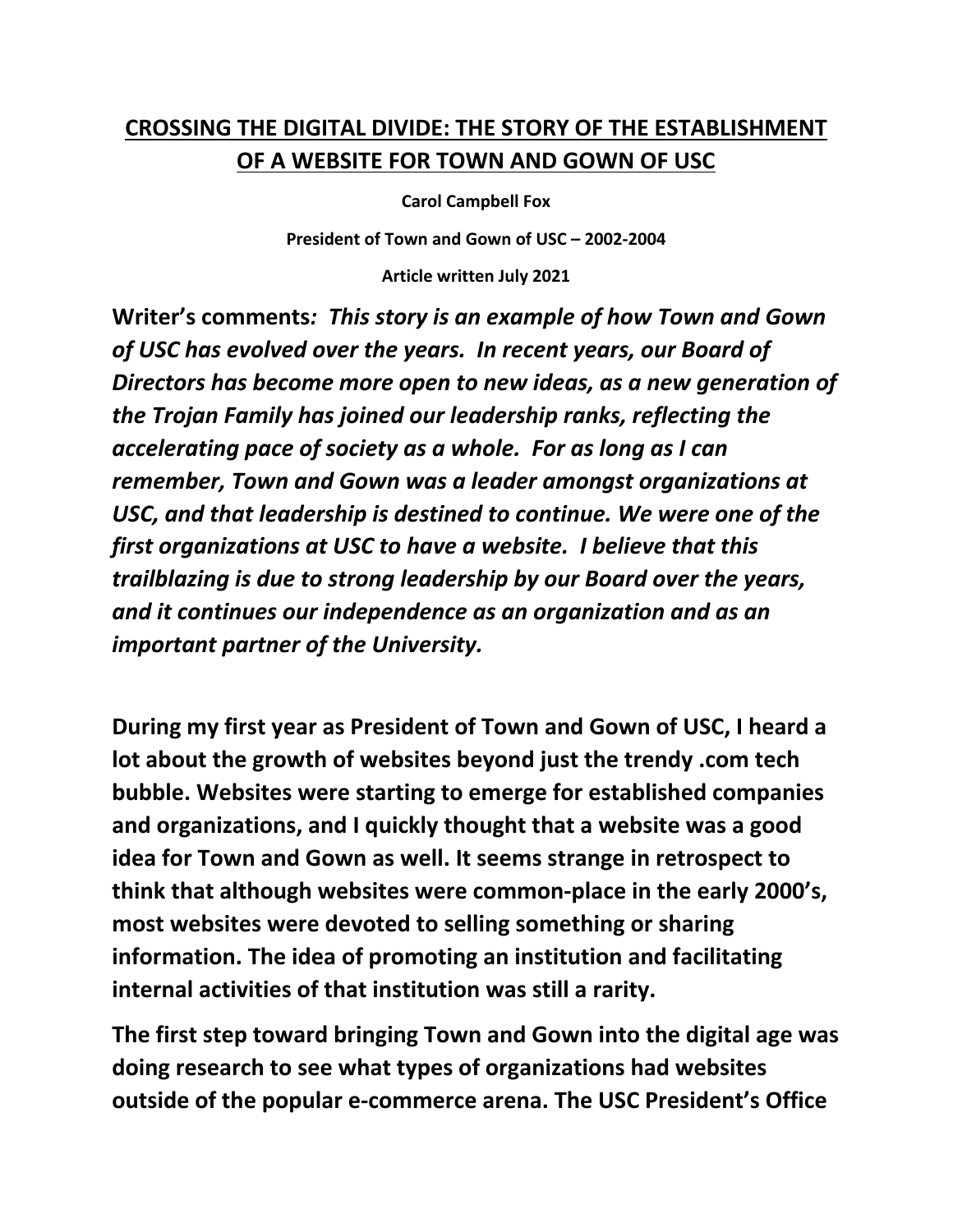**confirmed that the University had a website that was starting to evolve, but the individual schools within the University were not yet maintaining their own websites.** 

**Service organizations such as Rotary, Soroptimists and Lions' Club were also not yet using websites at the local, national or international levels. Only one out of about 15 churches surveyed was even thinking about launching a website. Several school districts that I contacted, including Los Angeles Unified, had yet to embrace a website.** 

**I initially discussed the idea with a few of the Board of Directors, and received a generally positive response. At the March 2003 Town and Gown Board meeting I made the initial proposal, including a description of what a website might include, the value for Town and Gown and some general costs associated with the development, launch and ongoing maintenance. A couple of the members who had knowledge of websites expressed their positive experiences and supported the idea as a good one for Town and Gown. The reactions ranged from enthusiastic support to bitter opposition. Many of the Board of Directors were unconvinced of the value of having a website, and were concerned about the ongoing expense associated with such an endeavor. There were thoughts that a website was only for younger people. A few said that "We want to stay as we are."** 

**The discussion during this meeting was quite contentious, and I could tell that some of the members of the Board of Directors were lobbying other members to vote against moving forward. At this point, it was obvious to me that our Board was not yet ready to vote on the concept of establishing a website.** 

**I suggested that we form a committee that would meet over the summer to discuss this idea and bring back their report in the Fall. To my surprise, 15 members were interested in serving on this**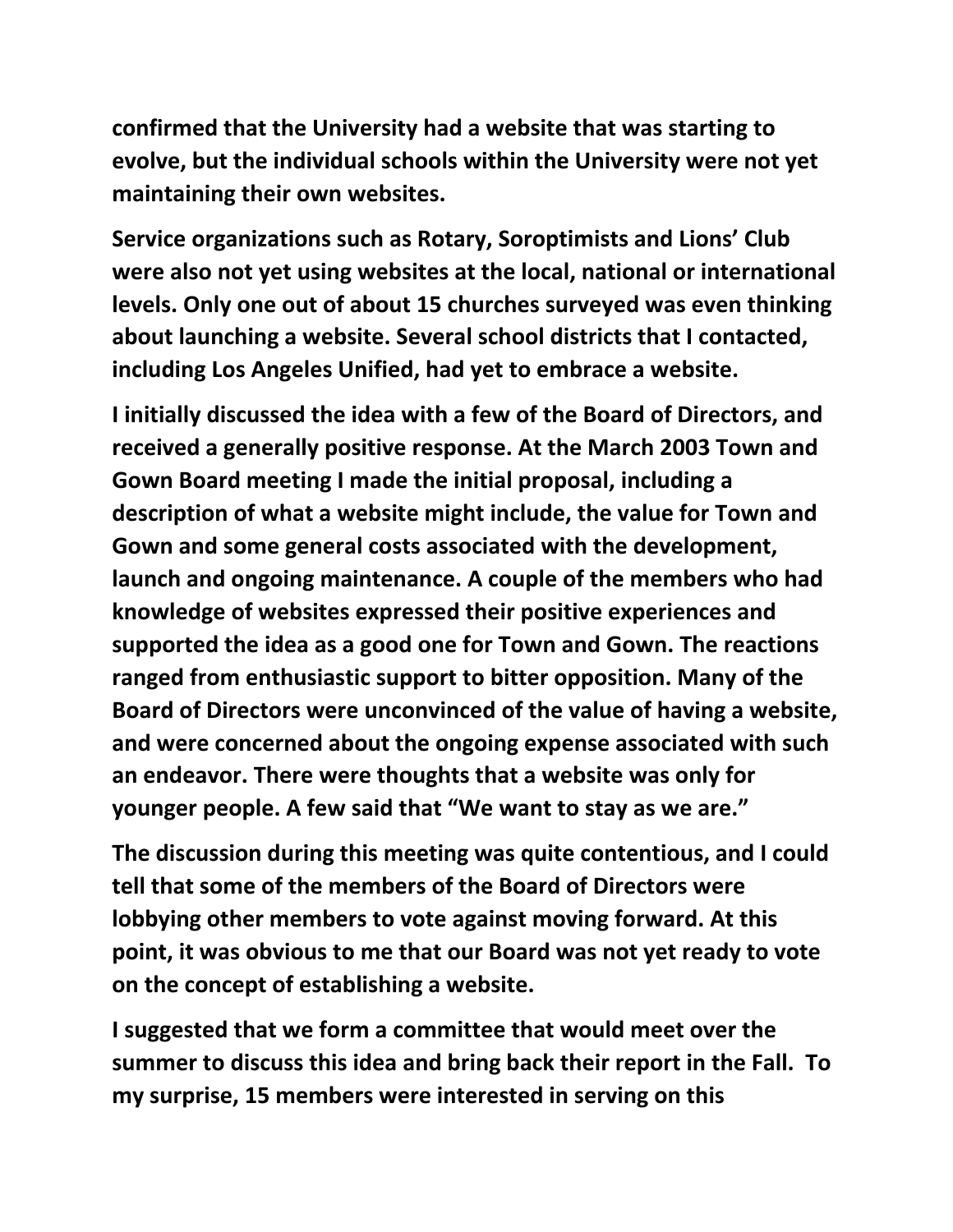**committee. Although I felt that 15 was too many for a committee, I decided to go forward with that group given the diversity of opinions expressed in the meeting. I appointed Judy Pohlmann to serve as Chair, as she was working at the time on a website project for a wellknown company. The committee met frequently throughout the summer of 2003. The committee members represented the range of opinions including those strongly opposed and in favor, as well as those who were interested in the idea but felt that they wanted to learn more before proceeding. The discussions were highly professional. One member was especially helpful in sharing how she communicated with her 90 year old grandfather in Florida frequently by e-mail to stress the idea that a website could be for all ages.** 

**By the end of the summer, the committee was fairly positive about the idea of starting a website, and in November 2003 the website decision was on the Board agenda. As chair of the summer committee, Judy Pohlmann made a brief report about the meetings and then made a motion to approve the establishment of a website for Town and Gown. The motion was approved unanimously. When the motion had passed, Judy stated that there was a need for \$1,500 to move forward with the development of the website. I knew that we had the money available to pay for the website, but before we entered into a discussion on using Town and Gown funds, a voice behind me said: "I'll pay for it." I turned to see Board member Jan Dyer with her checkbook out with pen in hand asking how she should make out the check.** 

**Jeff Rector of Millennium Concepts was our initial contractor for website development. It was announced that vice presidents and committee chairs would be responsible to submit information about their committee on the website. Jan Dyer served as our first Webmaster. She and Judy Pohlmann worked with the contractor in**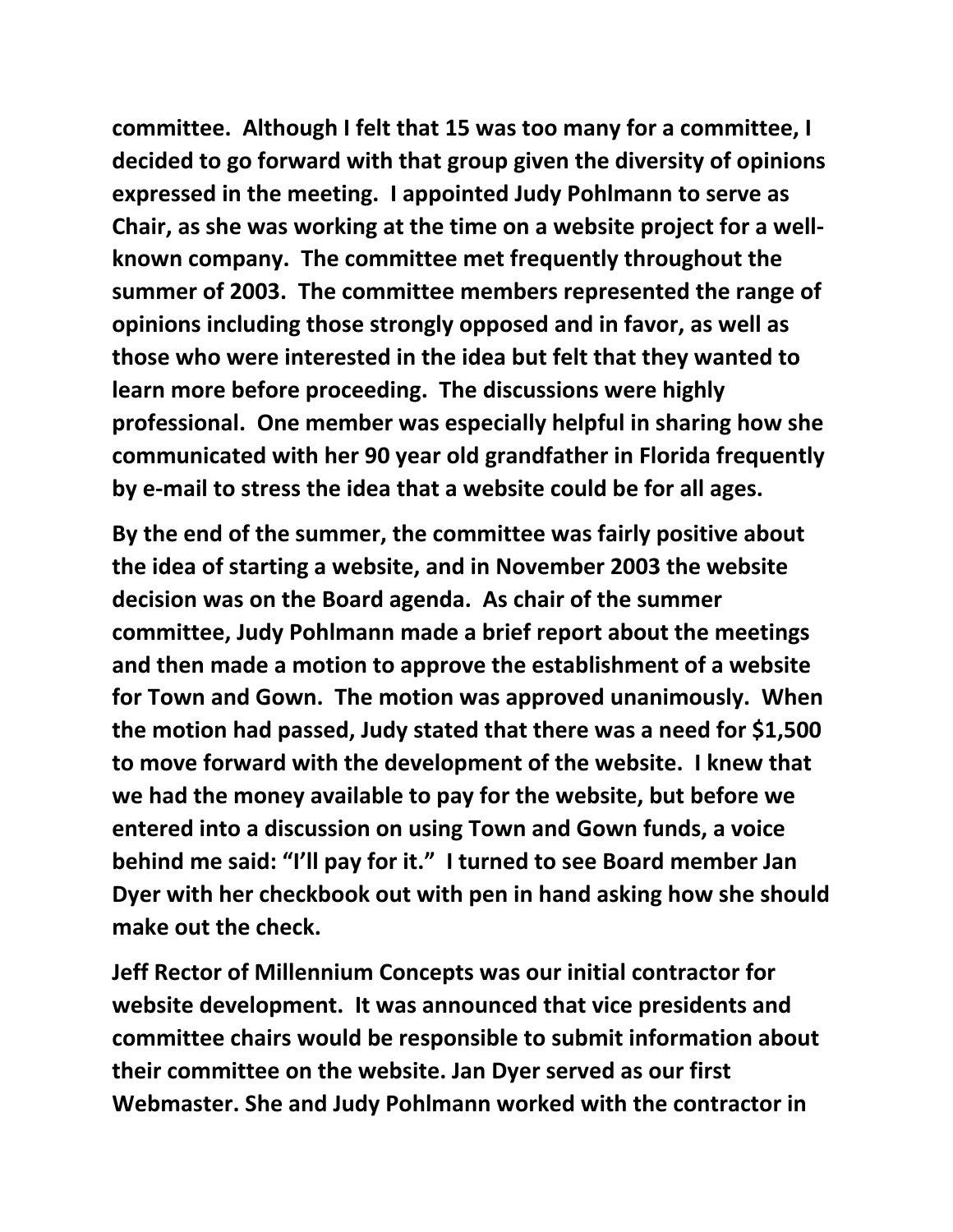**helping him become acquainted with Town and Gown as an organization.** 

**In early 2004, Jan announced that "Coming Soon" postcards would be sent to all members announcing that Town and Gown had a website. A special commemorative announcement about the website was shared with those who attended the Centennial Gala held at Town and Gown. The website address was put on a white card and placed in a silver picture frame that served as a favor for the event.** 

**The debut of the website coincided with the last Centennial event of the year, the Sunday afternoon tea for Town and Gown members at the Mudd Estate with President and Mrs. Sample. The official launch date was May 1, 2004, and photos from the tea were put on the website.** 

**Since Town and Gown did not have its own logo at the time, the University approved the temporary use of their logo on our website. When we launched the website, the address was***: townandgownusc.com,* **a domain name that Town and Gown still owns, but now reroutes to our familiar** *townandgownofusc.org.* **Monthly website updates included: A message from the President, History of Town and Gown written by Jo Ann Conley, photo gallery, articles, information about scholarship committee and other items as needed. Even after the initial launch there was some stagnation, redesigns and reboots in the years that followed, but the groundwork was laid for our digital future.** 

**Again, it does seem shocking, and rather quaint that there was a time, not that long ago, when Town and Gown (and many organizations) did not have a website. In retrospect, it is a bit amusing that adding a website was a rather controversial decision at the time. Just think about that the next time that you register for a meeting online, or**